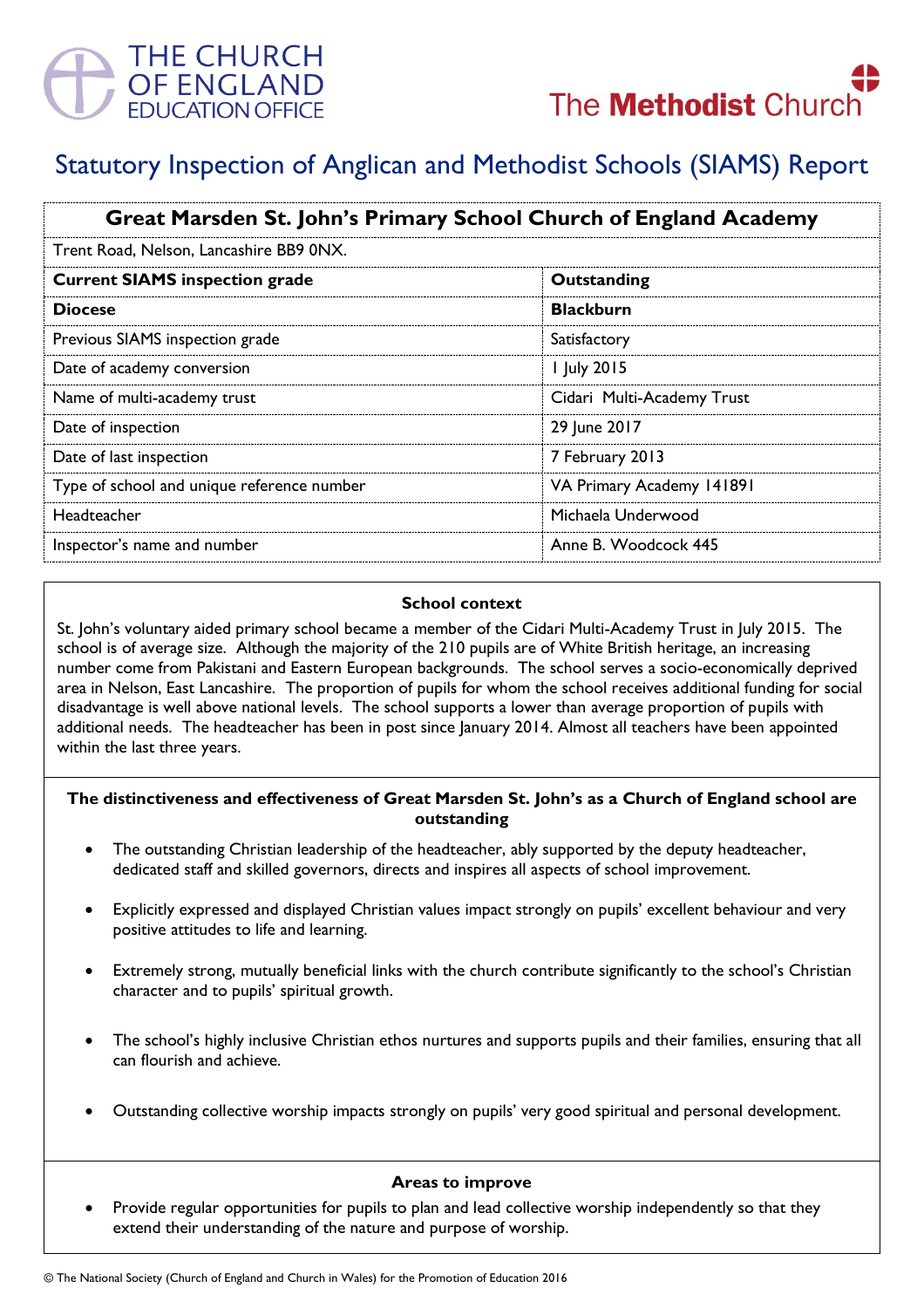## **The school, through its distinctive Christian character, is outstanding at meeting the needs of all learners**

The school's distinctive Christian character is immediately apparent to visitors. 'You know that you're in a church school because it is inclusive and non-judgemental. Christian values are like a golden thread that runs through everything,' explained two parents. A deep understanding of Christian love permeates all relationships. This is because all that is planned and achieved is rooted in the shared understanding of the school's mission and Christian vision. 'Love God, love others, love ourselves, love learning and love life', was agreed as the new vision statement by all members of the school community. Even the youngest pupils know this vision and all strive to use their core Christian values every day. 'We welcome and include everyone. We do our best to follow Jesus' teaching about love and caring for others,' stated a Year 4 pupil. As a result, behaviour is excellent and pupils' very positive attitudes help them to overcome challenges in life and learning. They thoroughly enjoy all that school offers. Pupils strive to meet the aspirational targets set for them so attendance is good.

The school is highly inclusive, reflecting the aim to 'give children the roots to grow and the wings to fly'. As a result, pupils are very well-supported so that all can flourish and achieve. Standards of attainment continue to improve. Pupils make good, sometimes rapid, progress from starting points which baseline assessments show to be below age related expectations. Vulnerable pupils and their families are very well-supported. As a result, parents are engaged in their children's learning and they feel valued and included.

Pupils' spiritual and personal development is excellent. This is because the school promotes spirituality across the curriculum very effectively. Their social, moral and cultural development is very good. Pupils are immersed in high quality experiences which actively promote their thinking and creativity. These include spirituality days and interfaith weeks as well as educational visits. They are reflective, thoughtful and articulate learners who express their ideas imaginatively through art, prose and prayer. This is demonstrated throughout the school in the high quality, vibrant displays of pupils' work, in their class scrapbooks and in their individual workbooks.

Pupils have a very well-developed understanding of their place in God's world and of their responsibilities for others. They raise money for charities because they want to help others, as Jesus did, and because it is one of their '5 loves'. They talk knowledgably about global issues such as refugees and terrorism. Pupils have a clear understanding of diversity and seek to focus on the similarities of major world faiths and cultures, rather than the differences. Their work in religious education (RE) makes a major contribution to this. RE also contributes very significantly to the school's highly distinctive Christian character.

# **The impact of collective worship on the school community is outstanding**

'It is interesting because every day we learn new things about our beliefs and that we are all equal in God's eyes,' stated a Year 5 pupil. This statement clearly demonstrates the importance of collective worship in the daily life of the school. Pupils' attitudes are extremely positive because they feel included and inspired by their varied worship experiences. Themes are firmly based on Bible teaching and Christian values. They are explored creatively by a wide range of leaders, including staff and clergy. As a result, pupils have a good knowledge of Bible stories and of the life and teaching of Jesus. They make clear links between parables, Christian values and their own actions. For example, a Year 4 pupil explained, 'Jesus used parables to teach people how God wants them to live their lives. In the Prodigal Son, the dad welcomed his son back because he thought he was lost. God is like that. When we do something wrong he forgives.'

Worship is a participatory, inclusive and affirming experience for staff and pupils. A year 5 pupil stated, 'Now we have the values and there's more to interact with, so people get more about what worship is about.' Pupils understand God as a loving, forgiving Father. Their understanding of the Christian concept of God as Father, Son and Holy Spirit is impressive, due to the way in which they experience this through the use of traditional Anglican greetings, responses and imagery.

Prayer and reflection are key features of worship. Pupils know the Lord's Prayer. They write and use their own prayers confidently because they have a well-developed understanding of the nature and purpose of prayer. Pupils write many of the prayers used at different times of the day. Pupils use their classroom reflective spaces regularly because they are involved in creating them.

The very strong links with the church enhance worship and contribute significantly to the spiritual development of staff and pupils. The vicar and church youth worker lead worship regularly. The vicar supports planning and evaluation processes and provides much-appreciated spiritual guidance for members of the school community. The church is used for services at festival times. Parents attend these services in considerable numbers because they value the opportunity to share in their children's work and worship. They also attend class-led and celebratory